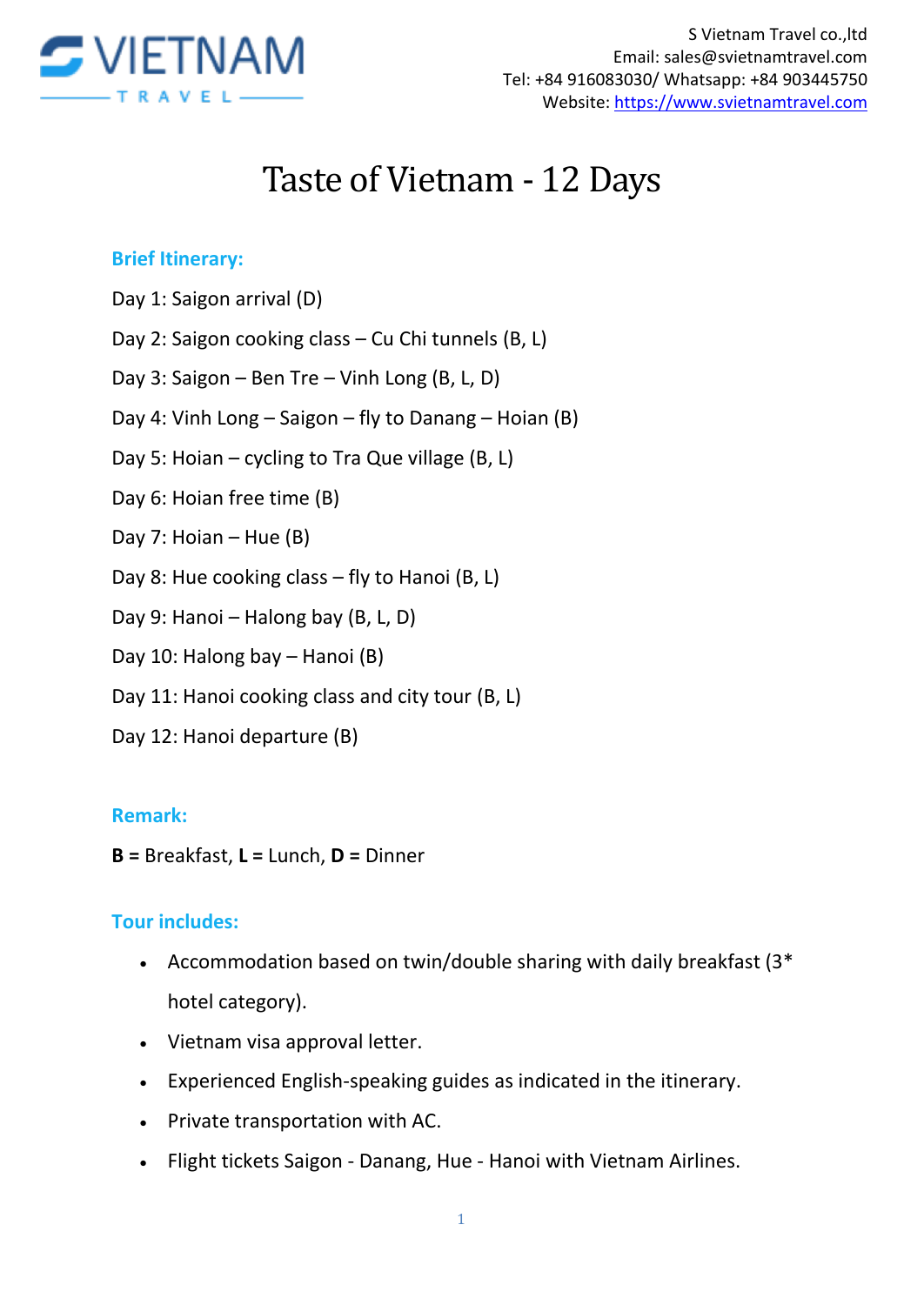

- All sightseeing tickets.
- Lunches and dinners as indicated in the itinerary.
- Taxes and services charges.

#### **Tour excludes:**

- International flight tickets and airport tax
- Visa stamping fee
- Early check in and late check out
- Drinks, gratuities and personal expenses
- Insurance

#### **Detail itinerary:**

#### *Day 1: Saigon arrival (D)*

Warmly welcome in Saigon – the great city to discover Vietnam southern cuisine. After a short break, you will visit the local markets (Ben Thanh market and Cho Lon) to discover the fruitful ingredients and fresh fruit in Saigon. Explore the street food here with special dish likes Saigon sandwich, kinds of noodle (Hu Tieu, Bun Thit Nuong…). In the evening, enjoy a Vietnamese dinner at the local restaurant.

## *Day 2: Saigon cooking class – Cu Chi tunnels (B, L)*

Saigon is typical for Southern cuisine with a lot of spicy dishes. Join in Ho Chi Minh Cooking Class to discover this character. Upon arrival, you will visit the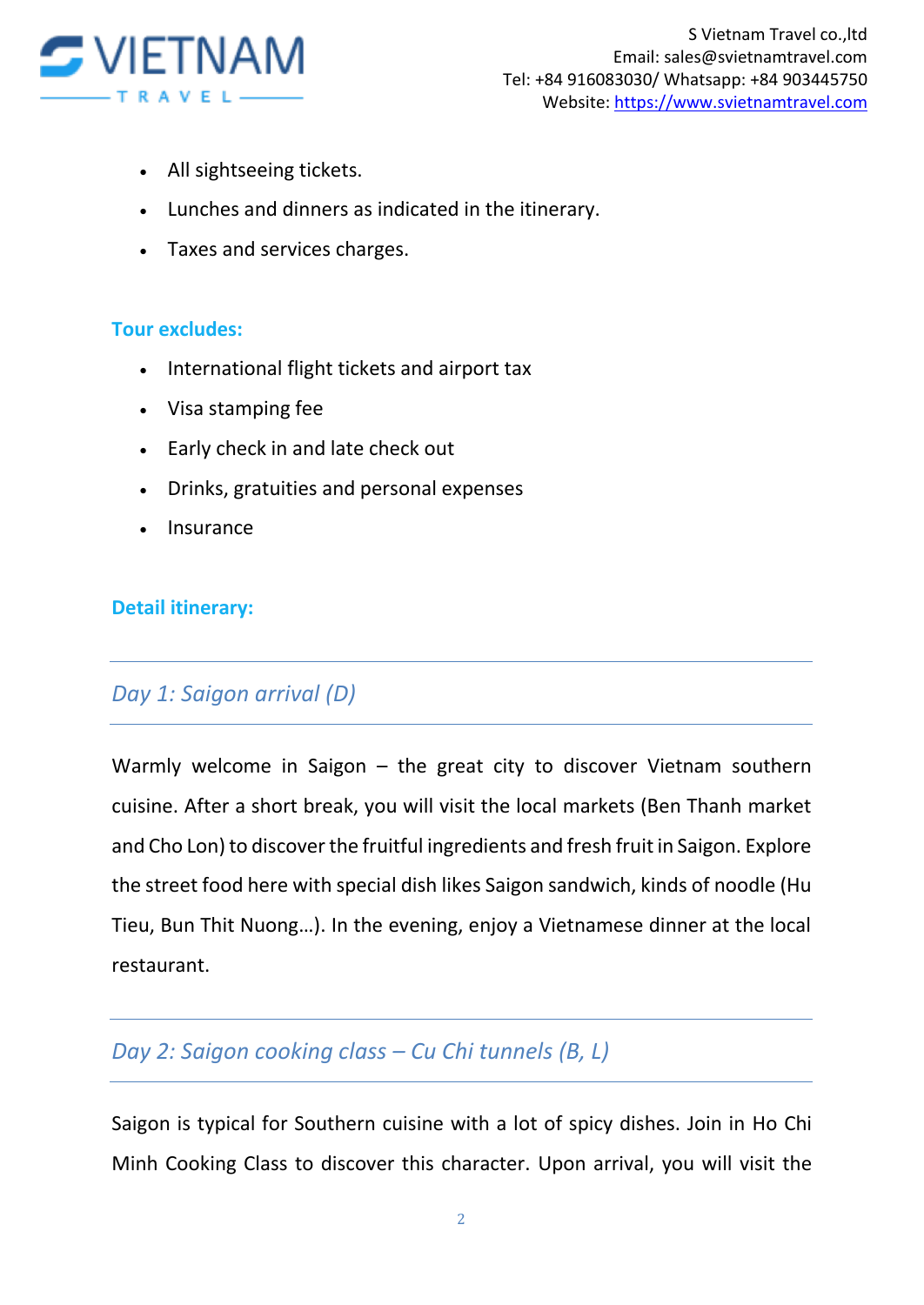

agricultural villages including: Chinese medicine garden with many kind of herb, rice field, cattle farm (cow, buffalo, duck, chicken, pig…). Become a real Vietnamese farmer to pick up all the ingredient for cooking. Under the chef's guidance, you will have chance to cook three dishes and 1 dessert and enjoy what you have done.

After lunch at the cooking class, you will visit the famous Cu Chi tunnels, an incredible underground tunnel network constructed by Vietnamese resistance fighters during the long struggle for independence.

The network included innumerable trap doors, specially constructed living areas, storage facilities, weapons factories, field hospitals, command centers and kitchens.

Come back to Saigon in the late afternoon.

## *Day 3: Saigon – Ben Tre – Vinh Long (B, L, D)*

Depart Saigon for Ben Tre, the gateway to the Mekong delta. Upon arrival, get a boat trip round Ben Tre river, explore the waterways and stop off at some home factories to see how the local make brick, salt, coconut, mat. Take to motor cart (xe loi) passing through rice fields, fruit and vegetable farms. Stop at one of local family to enjoy the lunch with Mekong specialties. In the afternoon, take a rowing boat a long water palm creek. Continue to Vinh Long for homestay - a unique opportunity to experience the local culture and cuisine. Prepare the dinner with the host to understand more about the traditional southern cuisine.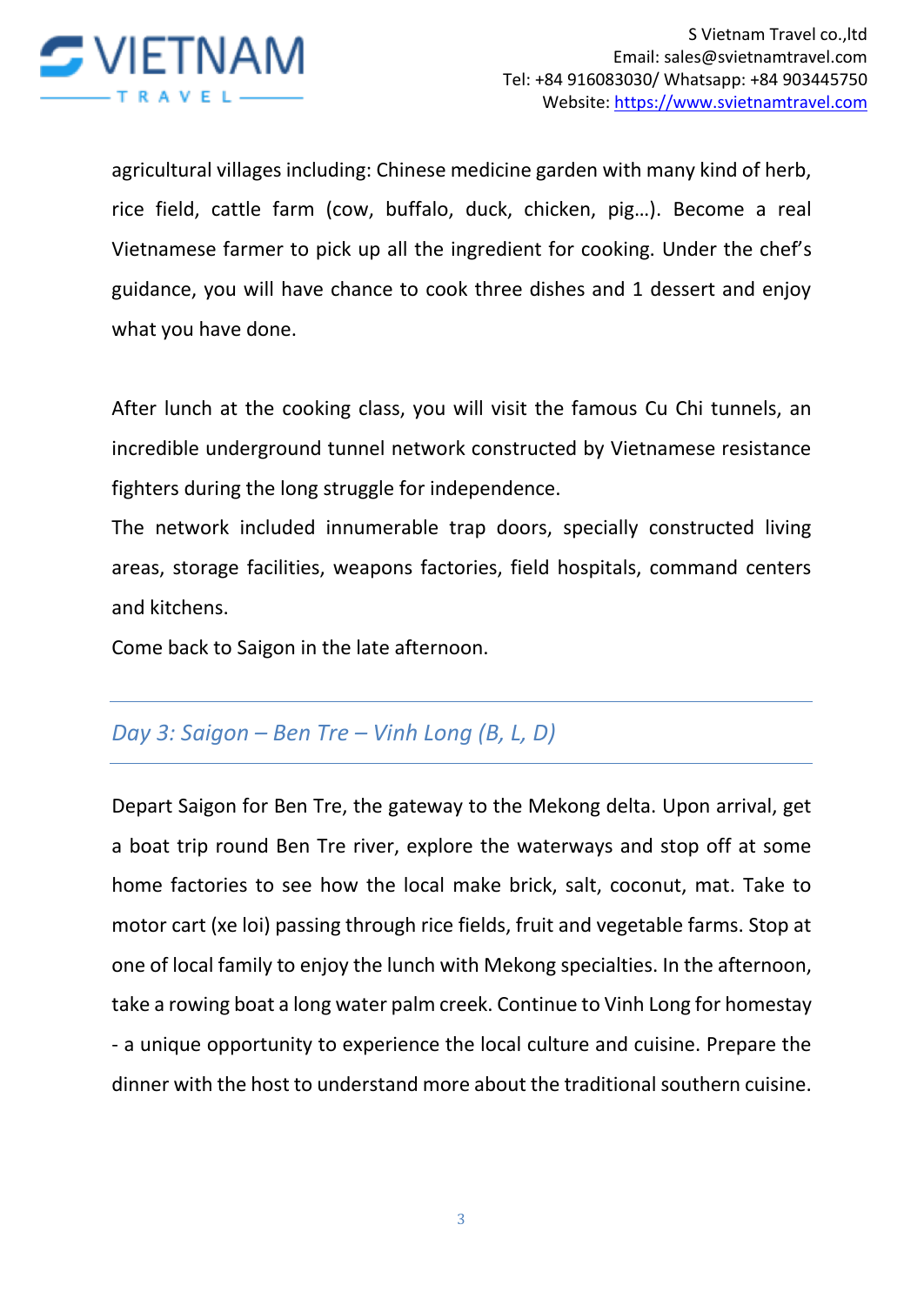

#### *Day 4: Vinh Long – Saigon – fly to Danang – Hoian (B)*

Start your morning with Cai Be floating market, cruising among local barges with full of fruits and vegetables… After that, come back Saigon for your flight to Danang. Upon arrival in Danang, the tour guide will pick you up and transfer to Hoian. You will have time to discover street food in Hoian. Check in hotel and free time.

# *Day 5: Hoian – cycling to Tra Que village (B, L)*

Today, you will have the experience of working and living with the local farmer in Tra Que village – one of famous vegetable village in Hoian. You will cycle to the village with your guide.

A short stroll will take you around the vegetable garden and then you can join the farmers in preparing the land and fertilizing it with seaweed from the local lake. Following steps are raking the ground, sowing, watering, picking vegetables and many other gardening activities. After all these activities, you will take a short rest and enjoy foot bath before getting to preparing lunch with a local family. Your lunch will consist of many local delicacies including 'Tam Huu" spring roll, Banh xeo or local pancake of people in Vietnam middle region. You can join the cooking with the chef on these meals. After your morning excursions and your lunch, you will take a Vietnamese traditional post-prandial nap before learning how to harvest and wrap the vegetables.

Around 14.00: bid farewell to your host family before riding back to your hotel.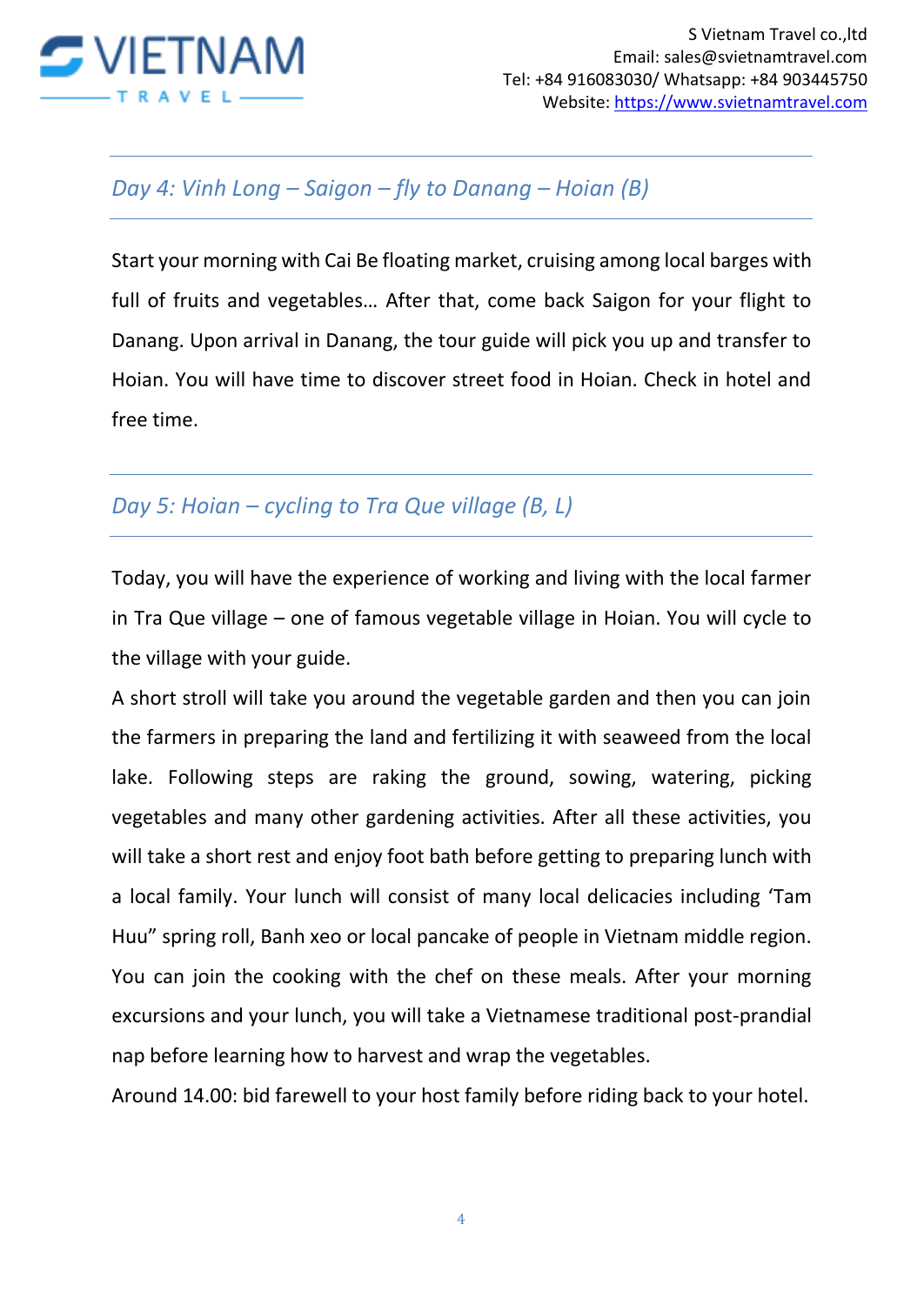

## *Day 6: Hoian free time*

Today is your free time in Hoian. You might like to consider the following activities for your day:

- Visit Hoi An Old Quarter with ancient households, and touches of Japanese, Chinese and Thai styles in the building designs. Historic sites of Phuc Kien Communal House, Tan Ky ancient commercial house, the iconic Japanese Bridge (featured on the 20,000 Vietnam Dong note) or Phung Hung Ancient Trading House.
- Take a bike tour or leisurely stroll along Cua Dai beach, located about 5km from the town centre.

## *Day 7: Hoian – drive to Hue (B)*

This morning, you leave Hoian for Hue. On the way, you will have chance to the fascinating Cham Museum and Marble Mountain en route to charming Hoi An. Upon arrival, you will visit the Citadel and the Forbidden Purple City. You also visit Minh Mang tomb and Thien Mu pagoda. You also to visit one garden house – the unique feature of Hue. The houses are traditional, privately owned, and set in attractive formal gardens. You can feel the Hue traditional architecture associated with the natural environment. Enjoy the dinner at garden house to explore the center cuisine.

*Day 8: Hue cooking class – fly to Hanoi (B, L)*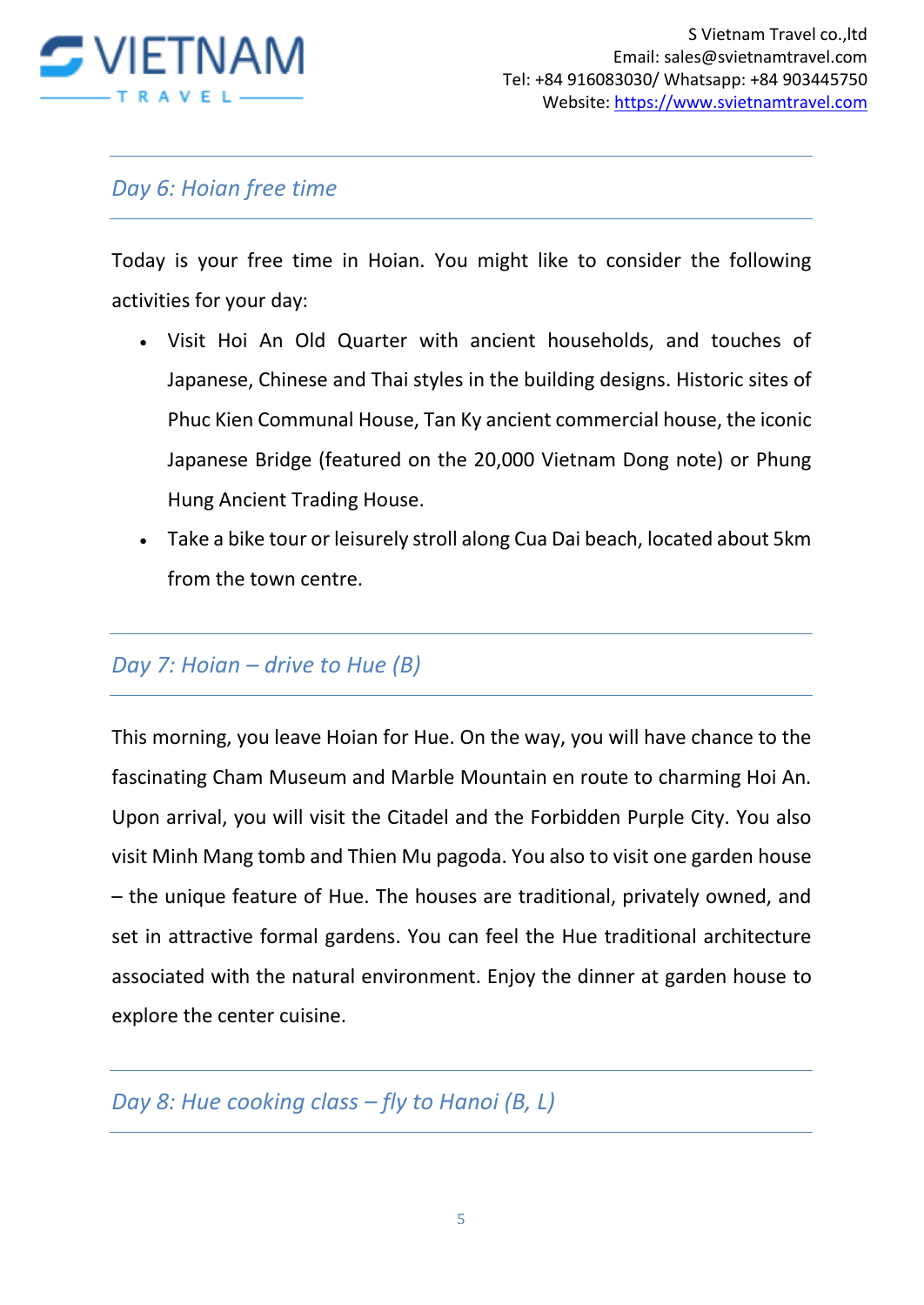

Reflect the imperial root, Hue cuisine is the sophisticated cooking techniques and the artful presentation. Join in cooking class at Y Thao Garden House to learn the typical Hue cuisine.

In the morning, you follow Ms. Vy – the chef of Y Thao Garden House to Dong Ba market, the most hustling market in Hue. She will give you an instruction on how to choose food for the cooking class. She also includes at least one of the Hue "Royal" dishes in the menu. Enjoy the food you prepare there.

After that you will go to the airport for the flight to Hanoi. Upon arrival in Hanoi, pick up and transfer to your hotel. You have time to have a walking tour in the old quarter of Hanoi. You can try to drink local brew "Bia Hoi" or enjoy street food.

## *Day 9: Hanoi – Halong bay (B, L, D)*

Today you will go to Halong bay - the UNESCO World Heritage. The driver pick you up at 8 am. After about 3.5 driving hours, you will arrive in Halong bay. Board a traditional junk for an overnight cruise. Halong Bay is widely considered to be one of the natural wonders of the world. Thousands of towering pillars of sea and wind-carved limestone karst make the bay an unforgettable sight. After lunch, explore some of the huge limestone caves dotted around the bay and visit a floating fishing village. Then the captain will find a secluded spot where you can swim, soak up the sun on the top deck, or try your hand at kayaking. In the evening enjoy a seafood feast for dinner.